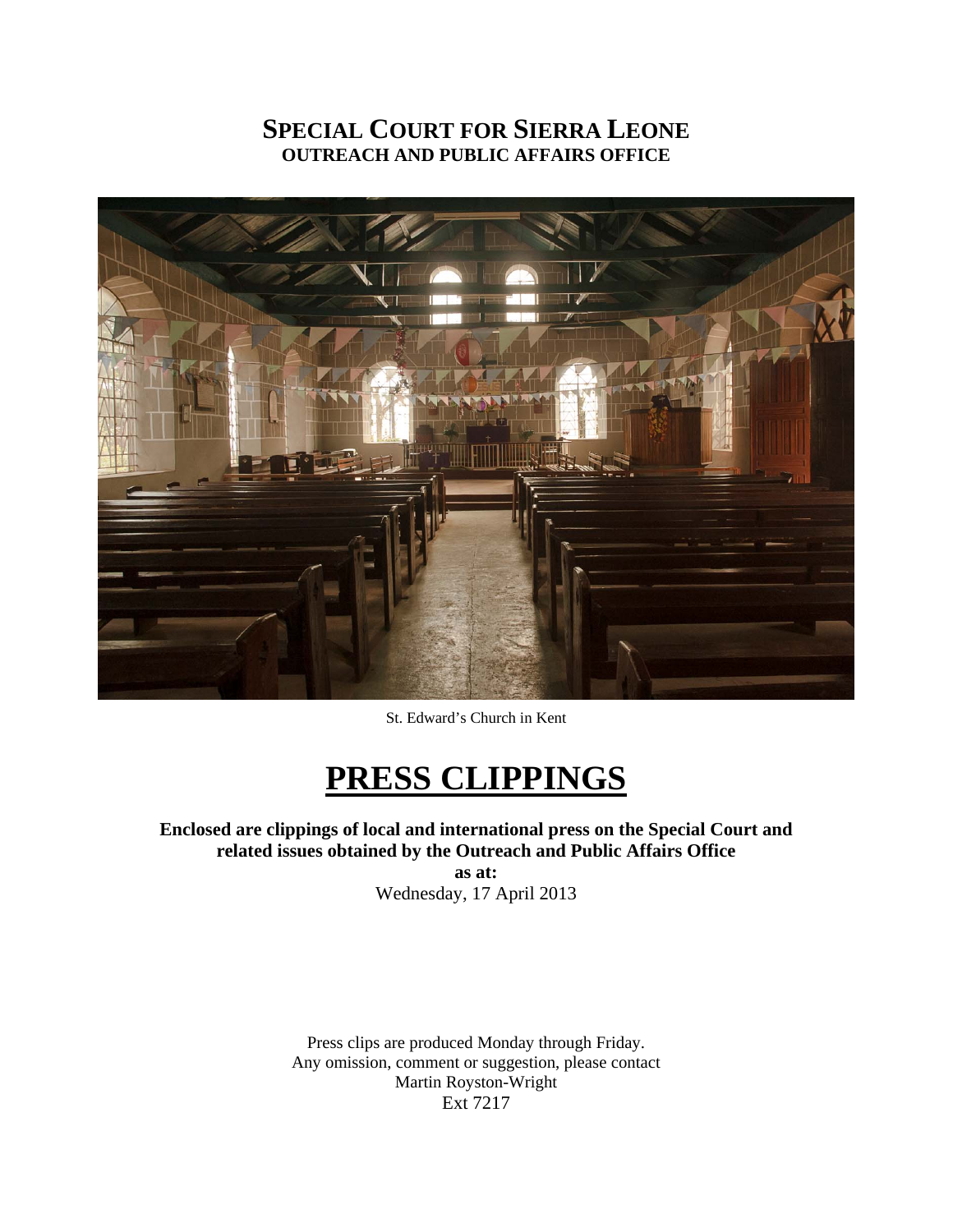| <b>International News</b>                                                |           |
|--------------------------------------------------------------------------|-----------|
| Today's Highlight in History / Associated Press                          | Page 3    |
| Justice Activists Call For 'Serious' Review Of UN War Crimes Court / RFE | Pages 4-6 |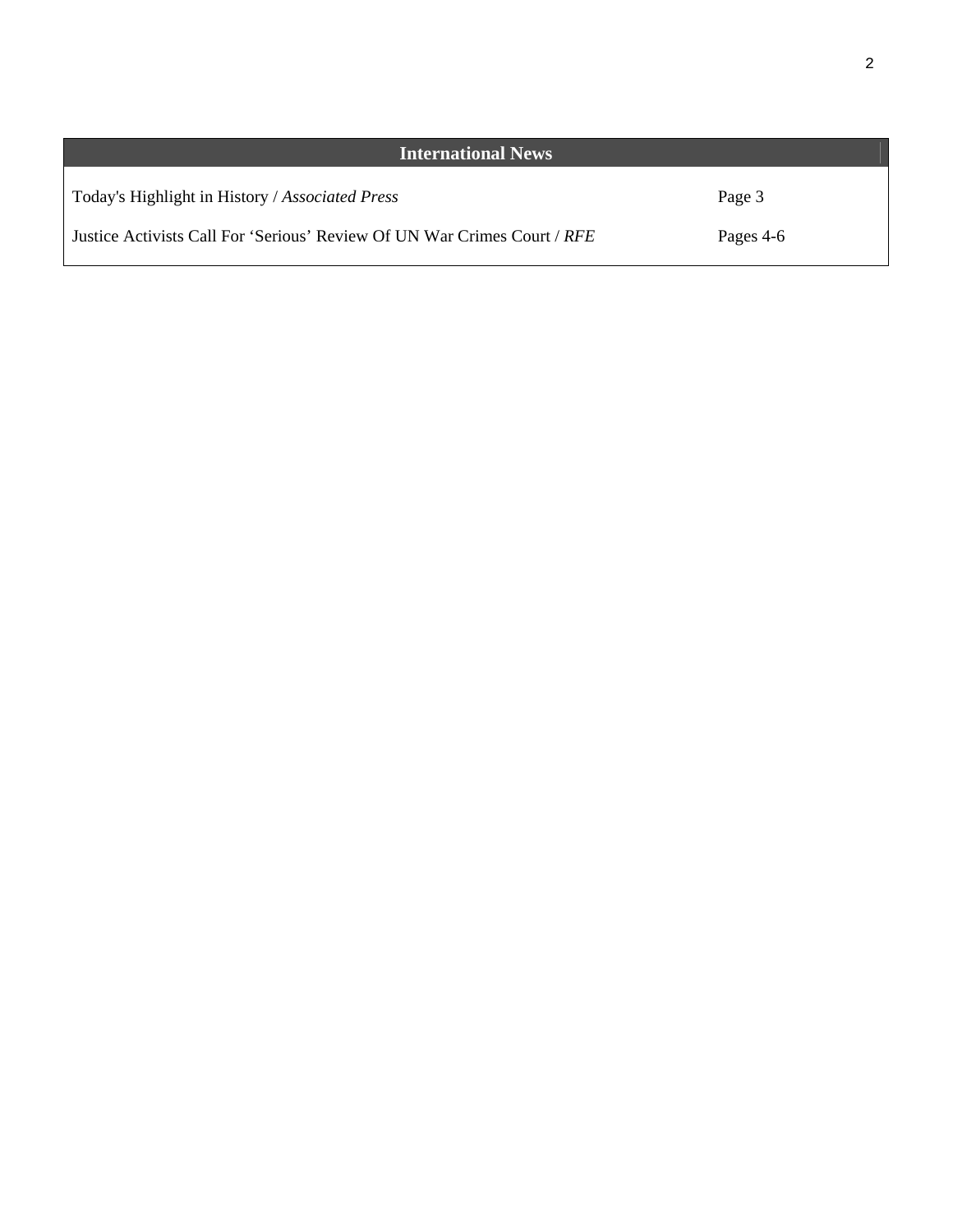## Associated Press Wednesday, 17 April 2013

### **Today's Highlight in History**

On this date:

-SNIP-

One year ago: Former Liberian President Charles Taylor became the first head of state since World War II to be convicted by an international war crimes court as he was found guilty of arming Sierra Leone rebels in exchange for "blood diamonds" mined by slave laborers and smuggled across the border.

-SNIP-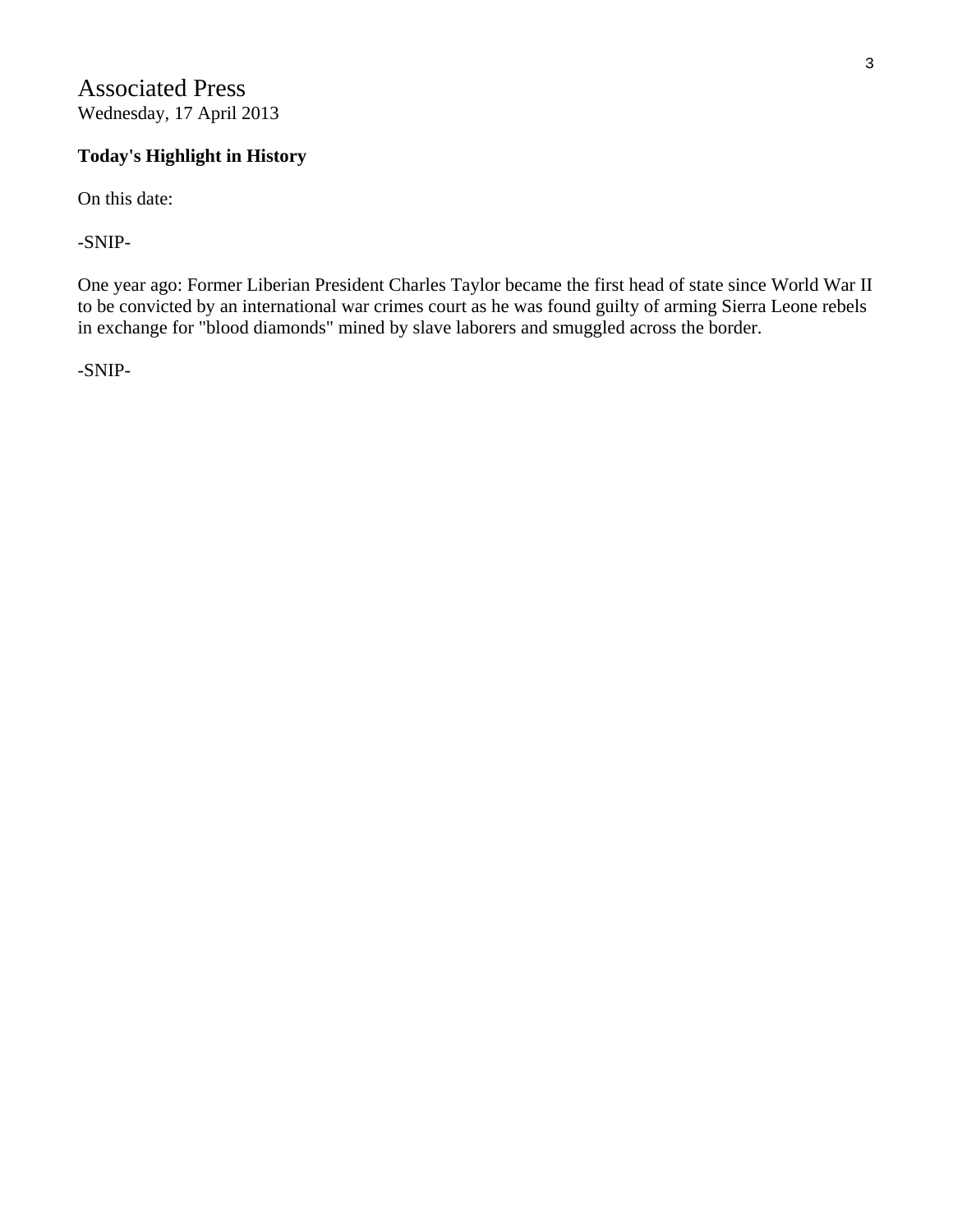# Radio Free Europe/Radio Liberty

Tuesday, 16 April 2013

#### **Justice Activists Call For 'Serious' Review Of UN War Crimes Court**



**A mother from Srebrenica cries in front of the Yugoslav war crimes tribunal after the appeal judgement of Momcilo Perisic in February. The tribunal acquitted the Yugoslav ex-army chief on appeal and overturned his 27-year sentence for war crimes and crimes against humanity.** 

By Ron Synovitz

As the UN war crimes tribunal approaches its 20th anniversary, activists and legal scholars are calling for a comprehensive review of its work.

But their critique differs sharply from the one persistently offered by Serbia.

On April 10, the UN General Assembly held a controversial debate about the International Criminal Tribunal for the former Yugoslavia (ICTY) in which senior Serbian officials alleged that the court was little more than an "inquisition" directed against their country.

The debate was initiated by former Serbian Foreign Minister Vuk Jeremic, currently president of the General Assembly. It was criticized as one-sided and sparked a walkout by the U.S. delegation.

However, Richard Dicker, director of the International Justice Program at Human Rights Watch, maintains that an honest review of the ICTY is desirable -- not because the Serbian allegations have merit, but to set the record straight:

"There's a need for a review because we are approaching the 20th anniversary of the establishment of the tribunal," he says. "Clearly, the tribunal is winding down. It's beginning its closure process. It's essential and responsible to do a careful, thoughtful, critical review. Everyone who is committed to bringing justice for these crimes -- to seeing victims get redress -- wants the system to work better."

#### **Lengthy Trials**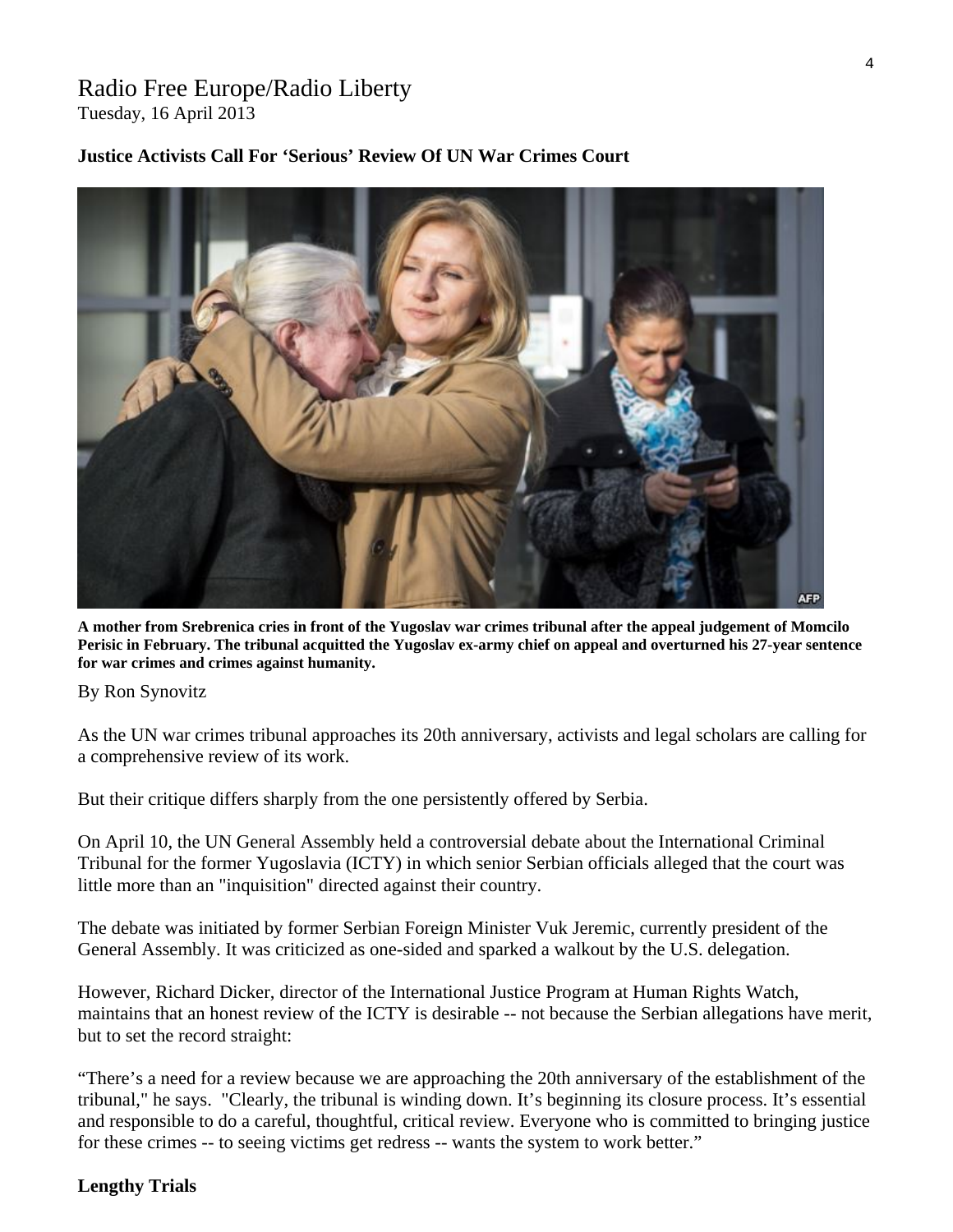In contrast to Serbia's critiques, which focus on the court's verdicts, legal experts like Dicker are concerned more with procedural issues like the length of trials, the treatment of evidence, and outreach efforts.

The ICTY was created by a UN Security Council resolution in May 1993. It marked a major step in the development of international justice -- the first such international court since the Nuremberg and Tokyo war crimes trials at the end of World War II.

One of the main criticisms of the ICTY has been the slow pace of proceedings.

Former Yugoslav President Slobodan Milosevic is a case in point. Milosevic's trial on charges of genocide and crimes against humanity dragged on for four years, from 2002 to 2006, until Milosevic died in custody before a verdict was reached.

Dicker says a full review of the expediency issue should focus on how future war crimes trials can be faster while still respecting the rights of the accused to a fair trial.



**The late Yugoslav ex-President Slobodan Milosevic (right) on trial at The Hague in 2004** 

Phillippe Sands, a professor of law at University College London and a lawyer involved in several genocide and crimes against humanity trials in the international courts, suggests that the length of the ICTY's earliest trials reflected the fact that the court was in "new, untried, untested waters."

He believes a review should look into the range of charges being filed against suspects.

"That has obviously been an issue which has slowed down proceedings," he says. "There is a broad recognition that in some of the cases, the initial charges -- both in terms of investigation and actual prosecution -- were probably too great, too large, which meant that the trials ran on. The judges reacted, and I think they sent certainly signals to the prosecutor's office to be more narrowly focused. And I think that's had consequences. Particularly as the tribunal runs down now, things are moving faster."